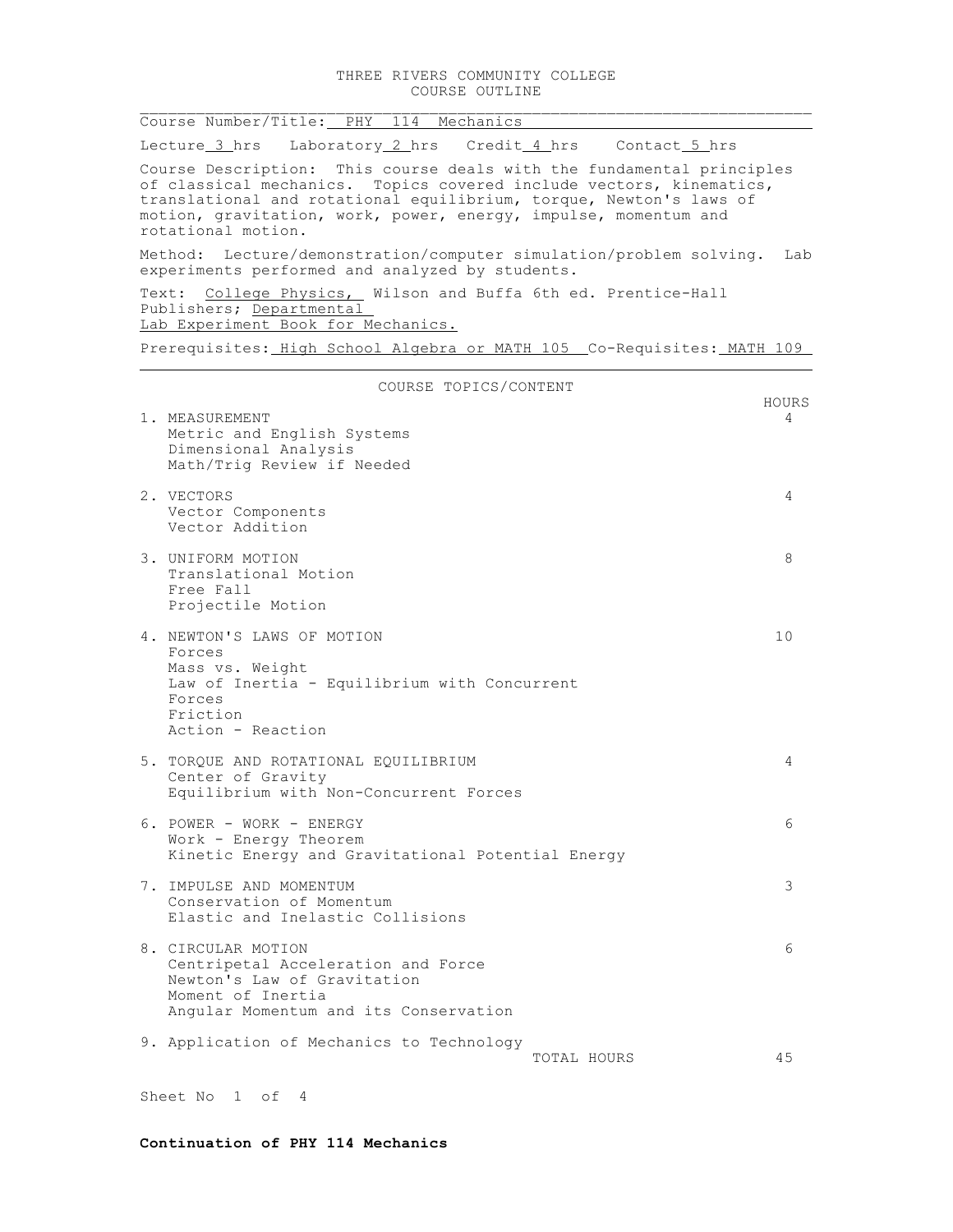## LAB EXPERIMENTS

|       |                                          | HOURS          |
|-------|------------------------------------------|----------------|
| $1$ . | Measurement                              | $\overline{2}$ |
| 2.    | Graphing                                 | $\overline{2}$ |
| 3.    | Vectors                                  | 2              |
| 4.    | Velocity in One Dimension                | 2              |
| 5.    | Projectiles - Spring Gun                 | $\overline{2}$ |
| 6.    | Newton's Second Law - Air Track          | $\mathcal{L}$  |
| 7.    | Newton's Second Law - Atwood's Machine   |                |
|       | 8. Friction                              |                |
| 9.    | Force Equilibrium (The Bird on the Wire) |                |
|       | 10. Static Moment Equilibrium            |                |
| 11.   | Energy Conservation (Freefall)           | $\mathcal{L}$  |
|       | 12. Momentum Conservation                | $\mathcal{L}$  |
|       | 13. Rotational Motion                    | $\mathcal{L}$  |
|       | 14. Rotational Kinetic Energy            | 2              |
|       |                                          |                |
|       | Additional Laboratory Experiments        |                |
|       | 1. The Baseball Lab (Projectiles)        | 1              |
|       | 2. Energy Conservation - The Pendulum    | 1              |

Date: <u>Augest</u> 20, 2007

| Prepared By:         | R. B. Niedbala          |                |
|----------------------|-------------------------|----------------|
| Program Coordinator: |                         | R. B. Niedbala |
|                      | Department Chairperson: | R. B. Niedbala |

Sheet 2 of 4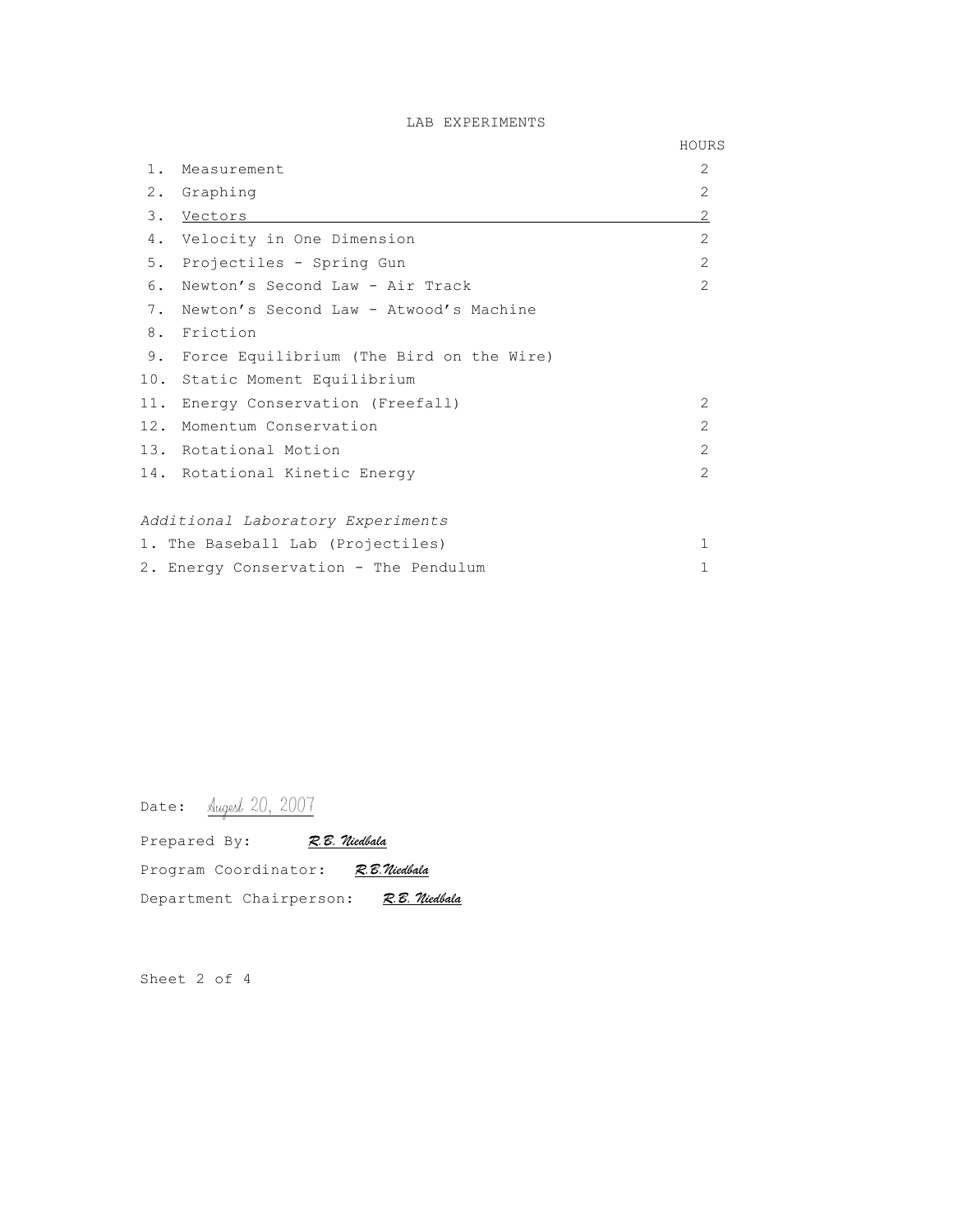Sheet No 3 of 4

## **Continuation of PHY 114 Mechanics**

## Measurable Objectives

The student will be able to:

- Use the SI system of measurements in the solution of physics problems.
- Perform unit conversions and cancel units correctly during computations.
- Round measurements, using the concepts of accuracy and precision.
- \* Solve right triangles using the Pythagorean theorem and trigonometry.
- Draw vectors and find their components using trig.
- Add vectors graphically and by using components.
- Identify in a one dimensional kinematics problem the known quantities and the unknown, choose the correct equation to solve for the unknown, and perform the algebraic manipulations needed to solve the equation.
- \* Solve problems involving free fall in one dimension and basic projectile problems.
- \* Draw a free body diagram, and state the cause of each of the forces.
- Resolve the forces of the free body diagram into components along given coordinate axes.
- Calculate mass from weight and the reverse in both SI and English units.
- Apply the first condition of equilibrium and solve the resultant equations for the unknowns.
- Find the resultant force on an object, and apply Newton's second law.
- Calculate the friction force for an object from the coefficient and the normal force.
- Calculate the work done on an object and relate it to the change in kinetic energy.
- Apply the conservation of mechanical energy (KE and GPE) to solve for initial or final speeds, or change in height.
- \* Apply the conservation of energy to calculate work done by friction.
- \* Apply the impulse-momentum equation to impact problems.
- Use momentum conservation to solve one-dimensional collision and explosion type problems.
- Compute angular velocity and acceleration in degree, radian and revolution units.
- Use the equations of circular motion to calculate initial or final angular velocities, angular acceleration or displacement.
- Calculate tangential velocity and acceleration from the angular quantities.
- Calculate centripetal acceleration and centripetal force, and apply the concepts to familiar situations (e.g., cars going around curves, twirling a yo yo on a string).
- Explain the source of "centrifugal force".
- Calculate torque on a beam subjected to more than one force.
- Apply the second condition of equilibrium to solve problems with nonconcurrent forces.
- Given moment of inertia, calculate angular acceleration from net torque.
- Given moment of inertia, calculate rotational kinetic energy.
- Use energy conservation to predict which of two same-radius objects will reach the bottom of an incline first.
- Given moment of inertia, calculate angular momentum.
- Use the conservation of angular momentum to explain demonstrations using rotating table, hand weights, and bicycle wheel.